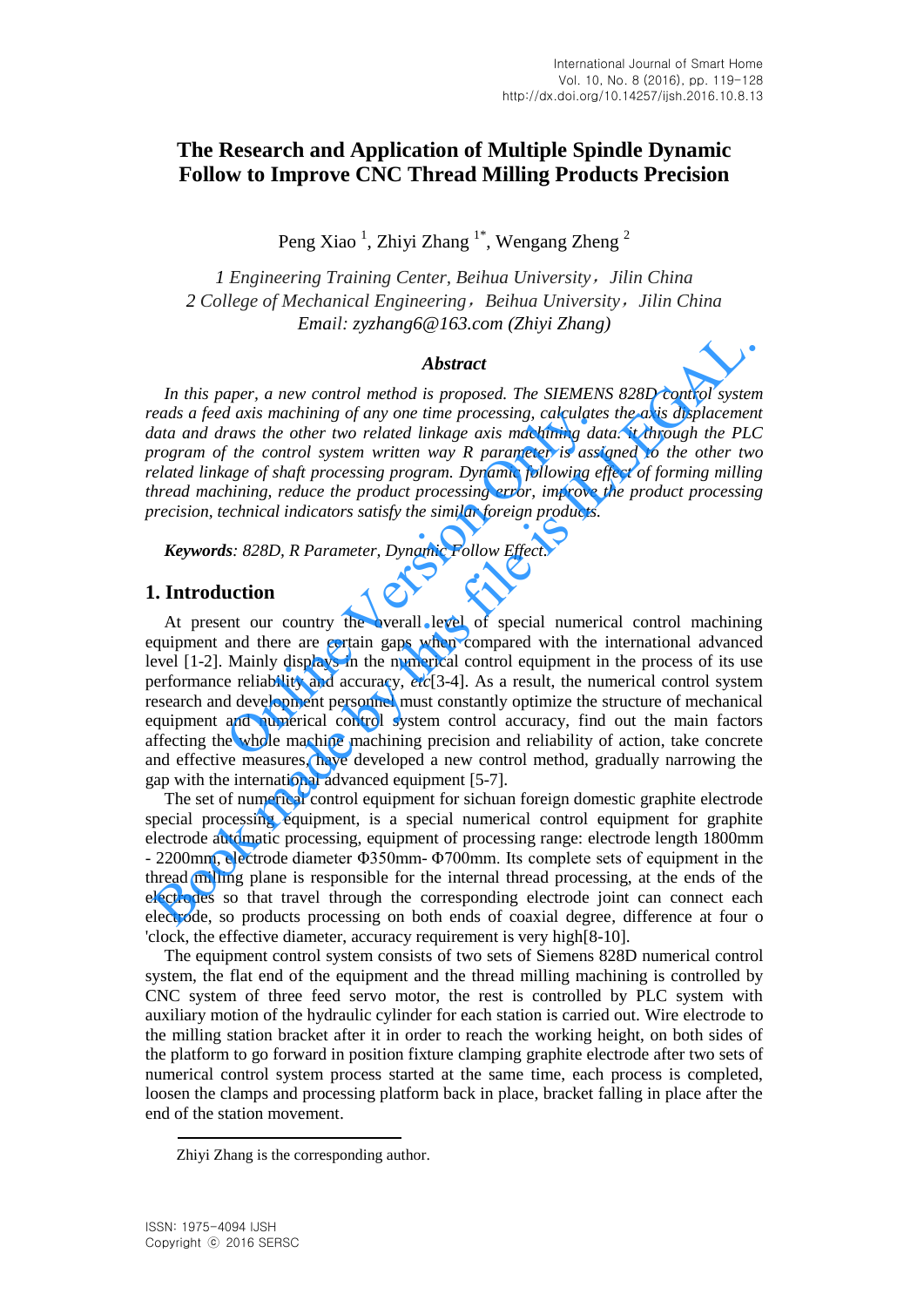As now, Equipment operation in the process, found that the effective diameter will be irregular change of large and small, the machining accuracy of unstable seriously influence the normal production of the products. With the company's technical personnel at home and abroad through the analysis, a cause of the error for the following two: (1) the processing platform and to control the hydraulic cylinder, the response speed of the platform in place to stop quickly enough, will produce a certain error, if there is a change of the hydraulic oil temperature, positioning error (compared to the first position of cutter location) will be bigger, then the process of each axis processing capacity is to positioning as a benchmark, the absolute value of a given as a result, the processing capacity of the tiny deviation caused the effective diameter of irregular change; (2) in the process of fixture clamping electrode in shaft up also have string (1-2 mm or so), flat end will not appear on both sides of the manufactured equipment, such as milling effective diameter wire processed products will appear this problem.

In this paper through the PLC program of the CNC system written way R parameter is assigned to the other two related linkage of shaft processing program, the thread milling machining dynamic following effect, reduce the product processing error, improve the product processing precision[11-12].

## **2. The Effective Diameter Change Reason of Mathematical Analysis**

Electrode and the machining accuracy of joint directly affect the quality of electrode and joint connection, the connection quality of greater effects on the normal operation and electrode consumption of electric furnace. Electrode and the joint processing precision demand is higher, when connecting the two ends must be closely integrated, electrodes at the ends of the thread, taper thread taper machining accuracy, tooth angle, thread pitch and effective diameter, alignment, and difference at four o'clock on connection status is very important. Continuous processing equipment to run automatically after ten pillars electrode, poor product thread taper, four testing data are meet the requirements of foreign technology, only the electrodes at the ends of the thread around the effective diameter into irregular change, as shown as Figure 1, the partial products beyond the foreign technical standards (46-102 microns). dynamic following effect, reduce the product processing program<br>dynamic following effect, reduce the product process<br>cessing precision[11-12].<br>**fective Diameter Change Reason of Mathem**<br>e and the machining accuracy of joi mean unity absorbed mean they also much the most much and with the partial of the mean theorem and the sixten mean the proper on both sides of the manufactured equipment, such as milling effective diameter in this paper th



**Figure 1. At the Ends of Electrode the Thread Effective Diameter Change Rule** 

Through internal thread section we found at the taper of the electrode taper thread for 9 ° 27 '44 ", there is no change in processing, and if there is a change thread flat end scraping the end/effective diameter will have corresponding change, as shown as Figure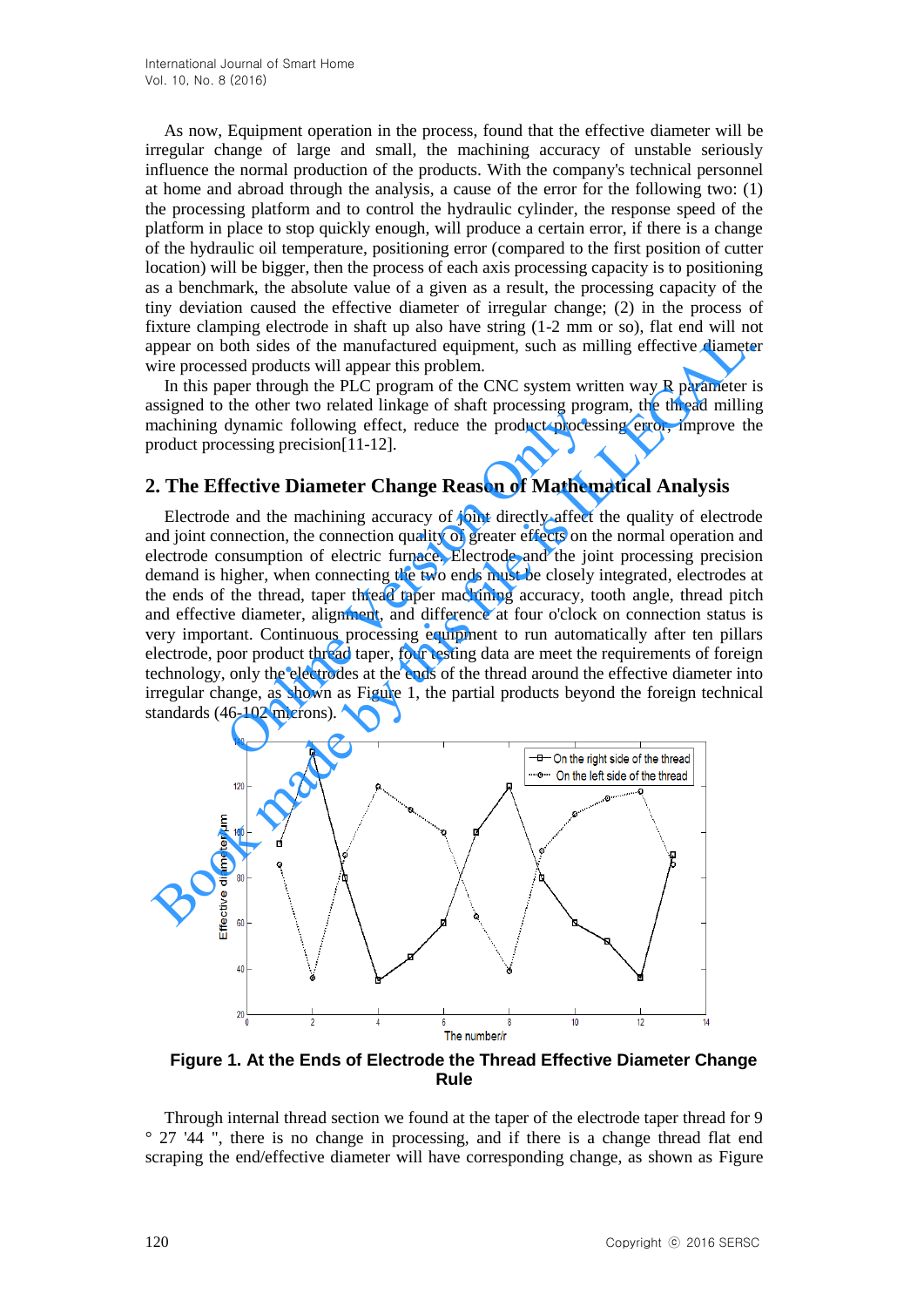2, then the corresponding thread if it flat end processing capacity effective diameter become smaller, whereas flat end runs small then the corresponding screw effective diameter larger, and their Proportional relationship:



**Figure 2. Electrodes Changes Flat End Processing Quantity and Effective Diameter Thread Profile**

## **3. Equipment Modification Solution for Discussion**

There are two kinds of equipment solution, the first solution is change the processing platform power systems by hydraulic cylinder to servo motor, such as servo control system response is fast, accurate, can improve the machining accuracy, make the products meet the export requirements, basic but equipment mechanical structure and hydraulic system reform time-consuming, laborious cost is very high also, company research decided to temporarily don't consider this plan; The second solution is after processing platform in place fixture clamping work piece, plus a flat end start processing location proximity switch, the spindle rotation started, flat end scraper machining axle (Y axle) servo motor forward, proximity switch above scraper act, the scraper slow small forward to flat end face, after the flat end scraper back to zero, in situ control system instant read Y coordinate values both axial displacement when scraper location proximity switch is the action, the coordinate value and the first standard processing the axis displacement data comparing, comparing values through the system after the systems internal PLC program calculation, assigned to the processing procedures involved in X axle and Z axle of thread milling special comb knife anchor point coordinates, ensure the thread milling thin knife biaxial linkage machining variation with flat end quantity changes and adjust, implementation and for the first time after each work piece machining of special knife close to the goal of qualified work piece, conform to the export standards. Due to the second retrofit scheme saves a lot of cost and time, and takes into consideration all the causes of error precision and do the processing of real-time dynamic follow adjust, so the decided to adopt the second set of solutions. Book made by this file is ILLEGAL.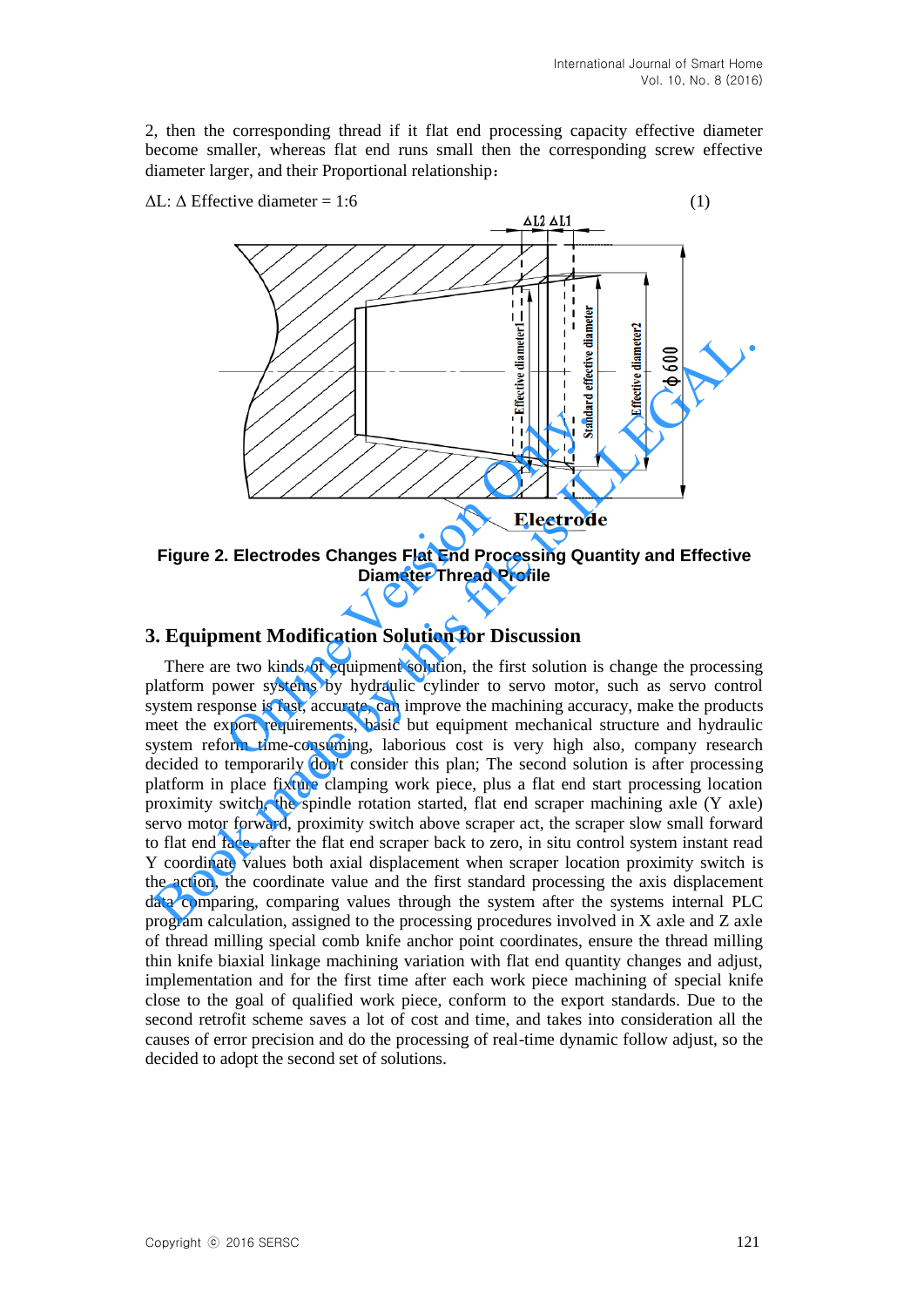## **4. The Design of Multiple Spindle Dynamic Follow CNC System**

#### **4.1 Equipment Hardware Structure Transformation and Debugging of the Flat end Processing**

First we install a proximity switch above processing platform's the flat end of the scraper , triggered by the movements of the proximity switch CNC system PLC program reads the Y axle coordinates, also as a starting of flat end action, proximity switch action after flat end scraper in accordance with the procedure of processing slow forward certain processing volume suspended for a period of time, the rotation of the work piece in a week, after the completion of the flat end processing, flat end scraper retreated in situ zero.

After the completion of the CNC system's hardware, First of all, we set all levels of reduction ratio. For the feed shaft, the pitch of the screw and the reduction ratio are the only conditions for determining the coordinates. When the servo motor is directly connected with the lead screw, the reduction ratio of the servo motor and the lead screw is 1:1. CNC system slowdown than the default value is 1:1. When the screw and servo motor reducer connection, need to accurately set the reduction ratio of the numerator and denominator. When the reducer is composed of multi-stage gear, the final reduction ratio equal to all levels of deceleration than molecular product at all levels than the deceleration ratio denominator product, namely: ero.<br>
encompletion of the CNC system's hardware, First of all, we set all levels of<br>
eduction ratio. For the feed shaft, the pitch of the screw and the reduction ratio are the<br>
eduction ratio. For determining the coordina

*mi ni m n m n MD*  $\frac{MD31050}{MD31050} = \frac{n1}{1!} \times \frac{n2}{1!} \times ... \times$ 2 2 1 1 31060 31050

(2)

And then we debug the program which the flat end of the scraper arrive at the fixed point to stop. Since the Y axle is starting from the situ zero to stop when the proximity switch act, the Y axle of the processing program can't give a displacement, you need to edit a subroutine, when the subroutine of processing program is execution, then the Y axle servo motor in accordance with the specified direction and speed forward. The proximity switch access to the CNC system I/O input terminal, the system built-in PLC program editor as shown below: with the lead screw, the reduction ratio of the servo mot<br>system slowdown than the default value is 1:1. Wherer connection, need to accurately set the reduction rati<br>r. When the reducer is composed of multi-stage gear, t<br>

NETWORK61// Flat end began to processing position (Y) take effect LD SM0.0 A I4.1  $=$  DB2800.DBX1001.1

The third the program triggers the fast I/O signal that can be received by the subroutine in NC data, so adjust machine tool data \$MN\_FASTIO\_DIG\_NUM\_INPUTS MD10350  $= 2$  for the fast input I/O signal points to take effect. Then establish the name PD as the subroutine of the Y axle in place to stop. The subroutine as shown below:

```
ID=1 EVERY $A_IN[10]==0 DO POS[Y]=400 FA[Y]=1000
WHEN A \text{IN}[10]=1 DO DELDTG(Y)
WAITP(Y)
CANCEL(1)
M17
```
Finally, the subroutine added into the machine program. When spindle started and the X axle arrived processing position, the PD subroutine executive, Y axis forward to stop to the switch action position, in this position as flat end processing start position, according to the machining process to process, after the Y axle and the X axle and to return to the origin, flat end processing is over. The machine program as shown below:

| <b>DIAMOF</b> | //Radius programming   |
|---------------|------------------------|
| G90           | //Absolute programming |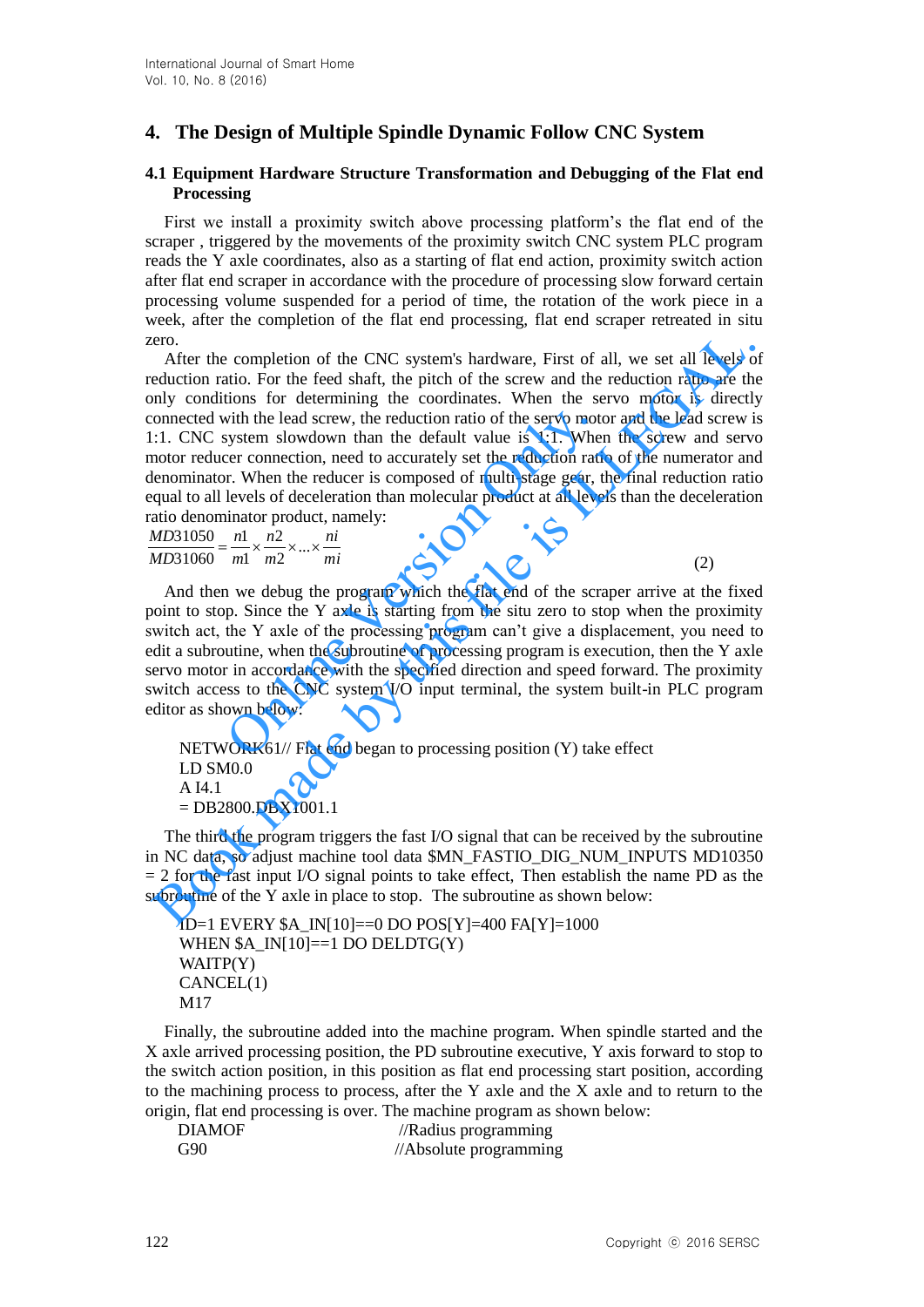| G94                            | $\frac{1}{\sqrt{2}}$ //Spindle speed mm/rev           |
|--------------------------------|-------------------------------------------------------|
| M04 S4.0                       | //Spindle starting speed 4 rev/min                    |
| G1 X-109 F1800                 | $//X$ axis positioning                                |
| PD.                            | $//Y$ axis positioning                                |
| G91                            | //Relative programming                                |
| G1 Y1 F150                     | // $Y$ axis 1 mm                                      |
| G <sub>4</sub> F <sub>30</sub> | //Pause for 30 seconds                                |
| G1 Y0.3 F150                   | // $Y$ axis 0.3mm                                     |
| G <sub>4</sub> F <sub>50</sub> | //Pause for $50$ seconds                              |
| G90                            | //Absolute programming                                |
| G0Y0                           | $/$ $\gamma$ axis return zero                         |
| M <sub>05</sub>                | $\frac{1}{\sqrt{2}}$ //Spindle stop                   |
| G4F2                           | //Pause for 2 seconds                                 |
| M <sub>53</sub>                | //Waiting for the other side to finish the processing |
| M02                            | //Program end                                         |

#### **4.2 Establishment of Dynamic Relationship between Milling Thread and Flat End**

In order to achieve data validity, according to the machining axle movement direction, we can set up a milling thread coordinate system. The angle between the axis we can draw milling thread processing X axle and Z axle is 99 027 '44 ". In order to find the thread milling machining with flat end processing dynamic relationship, the thread milling follow flat end processing changes and changes, the formation of automatic compensation effect, we need to linkage X axle and Z axle synthesis for Z ' axle such as shown in Figure 3, the motion direction and the Y axle is the same, so that every time the flat end processing and the first flat end processing out of the comparison deviation corresponds to Z' axle and draw conclusions about the amount of axial variation in processing the Z 'axis, by calculating the assignment to the processing program in X axle and Z axle machining change quantity.<br>  $X \nleftrightarrow$ change quantity. mic Relationship between Milling Th<br>alidity, according to the machining ax<br>d coordinate system. The angle betwee<br>axle and Z axle is 99 027 '44 ". In c<br>t end processing dynamic relationsh<br>anges and changes, the formation o Motor<br>
(1965 //Spindle stop<br>
(1967 //Spindle stop<br>
(1978 //News for 2 seconds<br>
MS3 //Natating for the other side to finish the processing<br>
MO2 //Program end<br>
(2 **Establishment of Dynamic Relationship between Milling Threa** 





According to the angle, we can get the change of the axles as shown below:

| X axle: Z' axle = tg $(9°27'44'') \approx 0.167 = 1.6$            |     |
|-------------------------------------------------------------------|-----|
| X axle: Z axle = $\sin(9^{\circ}27'44'') \approx 0.165 = 1:6.082$ | (4) |
| X axle: Z' axle: Z axle = 1: 6: 6.082                             | (5) |

The Y axle displacement and Z 'shaft displacement of volume is 1:1 relationship, so through changes in the flat end processing of the data, we can obtain and thread milling related X axis and Z axle processing volume changes, in order to achieve thread milling biaxial linkage processing dynamic follow the flat end processing data changes and moving state adjustment, to ensure that the products meet the requirements of foreign customers quality.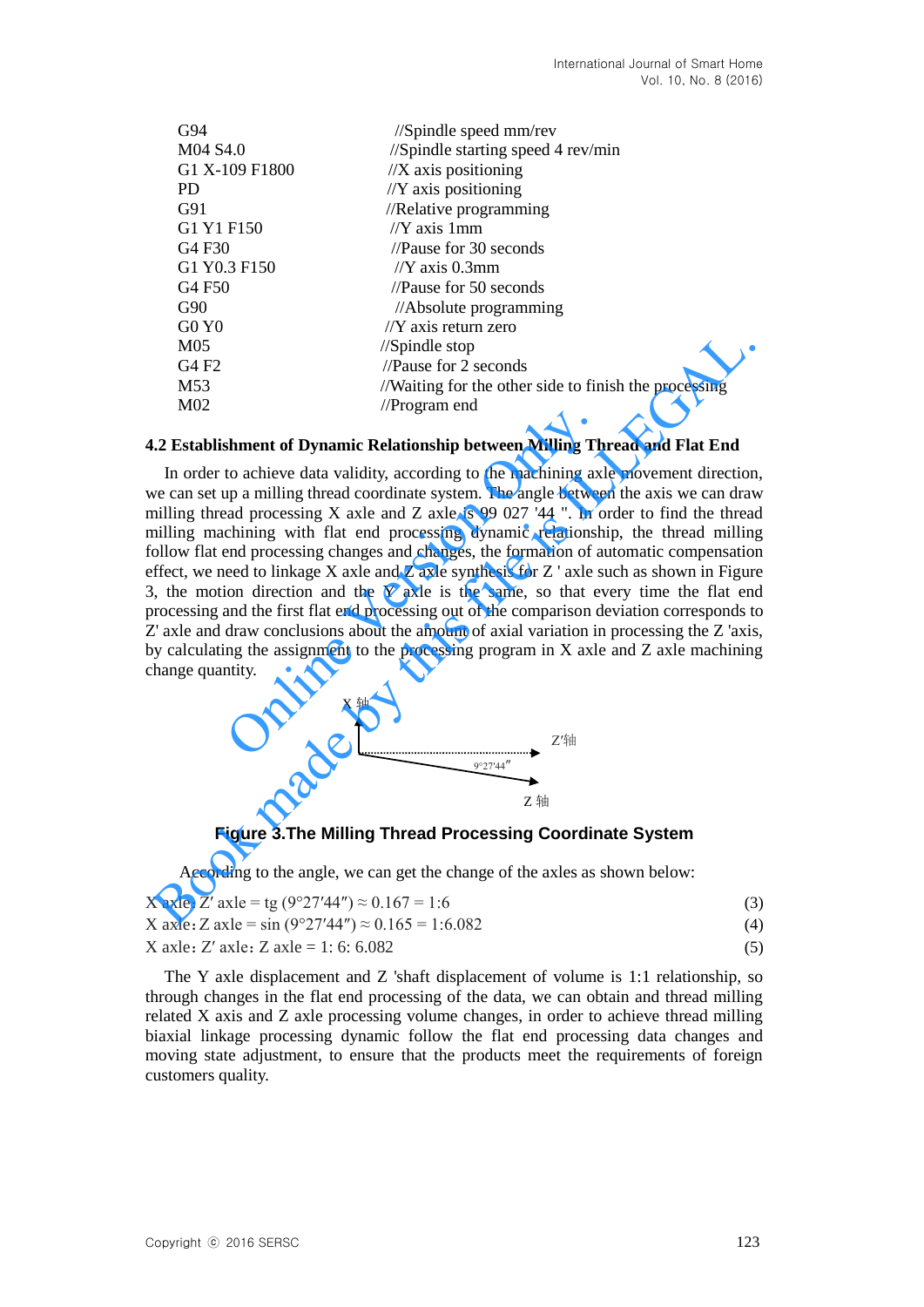## **4.3 Realization of the Dynamic Following of the Dual axles Milling Machine**

### **4.3.1 The Change Value of the Displacement of the Y Axle of the System**

As a new method of numerical control machining, first of all we start the device manually adjust the X axle to reach the processing position, the Y axle is moved to the proximity switch is lit, and the current Y axis coordinate value is set to the R20 parameters, as the standard processing basic data. Each time the device starts the system PLC first reads the R20 parameter value to the variable DB1200.DBD3004, and when the flat end motion starts the Y axle scraper moves to the starting point of the switch, the system reads the Y axle coordinate value, and compares the R20 parameter values to the MD104.

### **4.3.2 The System Calculates the Change Value of the Milling Thread and is Assigned to the Z Axle and X Axle Displacement of Machining Program**

The MD104 of the change value of the displacement of the Y axle is written to the R21 parameters by the system PLC program, the system PLC program block diagram as shown in Figure 4, and then through the milling thread processing program by the axis of the proportion of the X axis Z axis change, adding to milling thread positioning and processing data. 104 of the change value of the displacement of the Y ax.<br>by the system PLC program, the system PLC program b<br>igure 4, and then through the milling thread processing<br>on of the X axis Z axis change, adding to milling thread<br> EV. The System Calculates the Change Value of the Milling Thread and is Assignes of the ZAxle and X Axle Displacement of Machining Program<br>The MD104 of the change value of the displacement of the Y axle is written to the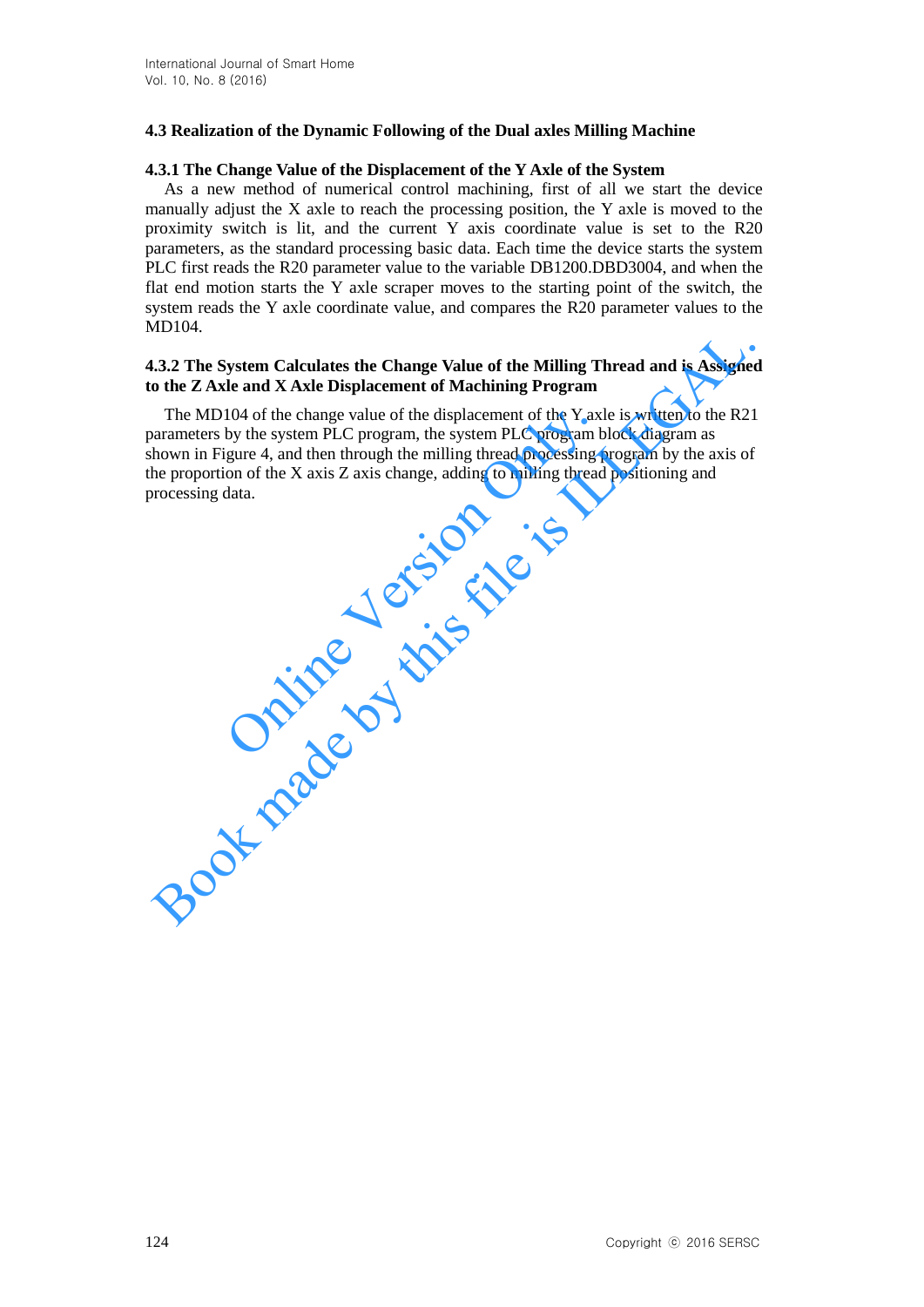

**Figure 4.The System PLC Program Block Diagram**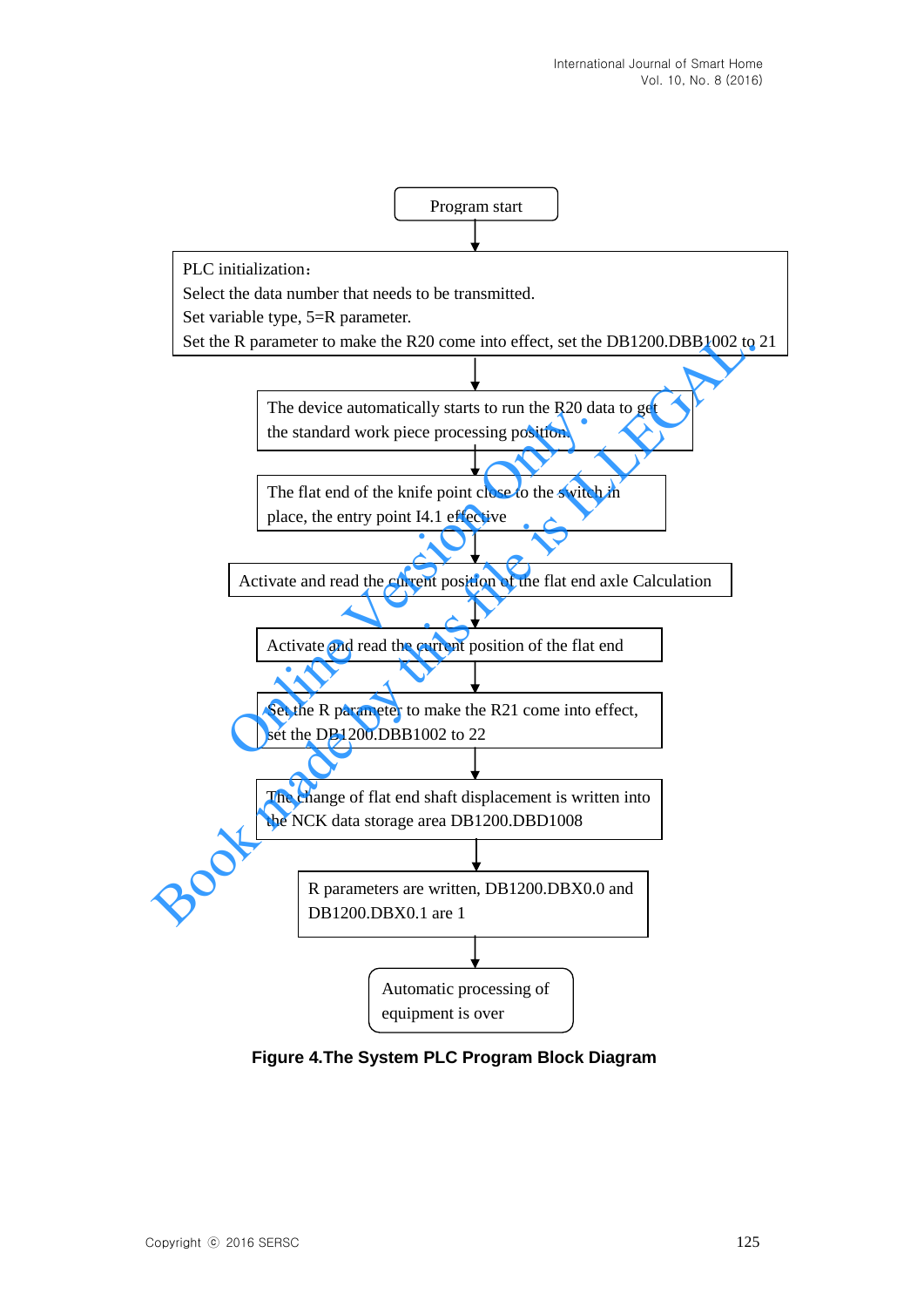After the operation of the equipment, the changes in the processing of the flat end are recorded in real-time, and the accuracy of machining is ensured, and the effect of dynamic tracking is achieved. Milling thread processing procedures are as follows:

| <b>DIAMOF</b>                      | //Radius programming                                        |
|------------------------------------|-------------------------------------------------------------|
| G90                                | //Absolute programming                                      |
| G94                                | //Spindle speed mm/rev                                      |
| M04 S2.0                           | //Spindle starting speed 2 rev/min                          |
| G1 X-45.4 Z0 F1800                 | /The starting point of the $ZX$ axle of the milling machine |
| G91                                | //Relative programming                                      |
| $R22=R21/6$                        | $//R22$ assignment                                          |
| $R23=R22*6.082$                    | $//R23$ assignment                                          |
| G1 Z=-113+R23 X=-81+R22 F1800      | //The starting point of the milling thread                  |
| M51                                | //Milling thread cutter starting                            |
| G33 Z1 X-8.75 I230                 | //Milling thread machining                                  |
| Z <sub>12</sub> K <sub>6</sub> .47 | //Milling thread machining                                  |
| G1 X15 F1800                       | //The $X$ axle cutter back                                  |
| G90                                | //Absolute programming                                      |
| <b>G0 X0Z0</b>                     | $\frac{1}{X}$ axle and Z axle return zero                   |
| M <sub>05</sub>                    | $\frac{1}{2}$ Spindle stop                                  |
| M <sub>02</sub>                    | $//$ Program end                                            |
|                                    |                                                             |

The internal backup of the data must be performed at the end of the debug! Once the CNC machine tools in the user field there is a hardware and software failure, the use of CNC machine tool factory when the backup data, can quickly restore the factory state of CNC machine tools. Data backup of CNC system can be divided into internal data backup and external data backup. Different types of numerical control system data of the internal backup method may be different, but the data of the external backup method is basically the same. Milling thread machining<br>  $\frac{1}{1}$  /The X axle cutter back<br>  $\frac{1}{2}$  /Absolute programming<br>  $\frac{1}{2}$  /X axle and Z axle return<br>  $\frac{1}{2}$  /Spindle stop<br>  $\frac{1}{2}$  /Program end<br>
rmal backup of the data must be performed

All of today's numerical control system uses microprocessor as the core part of the operation. The key device in the microprocessor is memory. The memory is used to hold the system software code, provide the register and save the operation data. Memory type read-only memory, electrically erasable read-only memory, dynamic memory and static memory. The system uses a read-only memory storage system software, dynamic memory for the system running memory, storage of user data with static memory, such as PLC applications, machine tools, cutting tools, fixed cycle, processing procedures, *etc*. The data of the static memory is maintained by the battery. When the battery power is insufficient, the numerical control system can produce the warning prompt this time numerical control system can not be cut off, need to change the battery immediately. All data will be lost if the information is lost in the numerical control system. Need to reload the backup data provided by the machine tool factory. If there is no backup data, it will cause great trouble to the user's use. A new generation of CNC system using flash technology, the so-called flash is an electrically erasable read-only memory. Flash memory can only store system software, and can store user data. This reduces the maintenance project of the numerical control system to replace the battery, As well as the loss of data caused by the failure of the battery to stop. Because the flash memory is written to a long time, the numerical control system can not do the real-time data of the user. The numerical control system uses the structure of flash memory and static memory. In flash memory, the system software code of the system, the default data, the backup data, the PLC application and the PLC alarm text are stored in the system. 233 = R22\*6.082<br>
E122=16802 <br>
E122=1151 R23 x=81+R22 F1800 //The starting point of the milling thread<br>
151 Z1 x-8.75 1230 //Milling thread cuter starting<br>
151 X1-8.15 123 0 //Milling thread machining<br>
172 21 K6.47 //Milli

All user data such as tool parameters, zero offset, processing procedures, *etc*. Information in the working area, which is maintained by high energy capacity. There are many advantages of using capacitance to keep data information. Capacitor charging time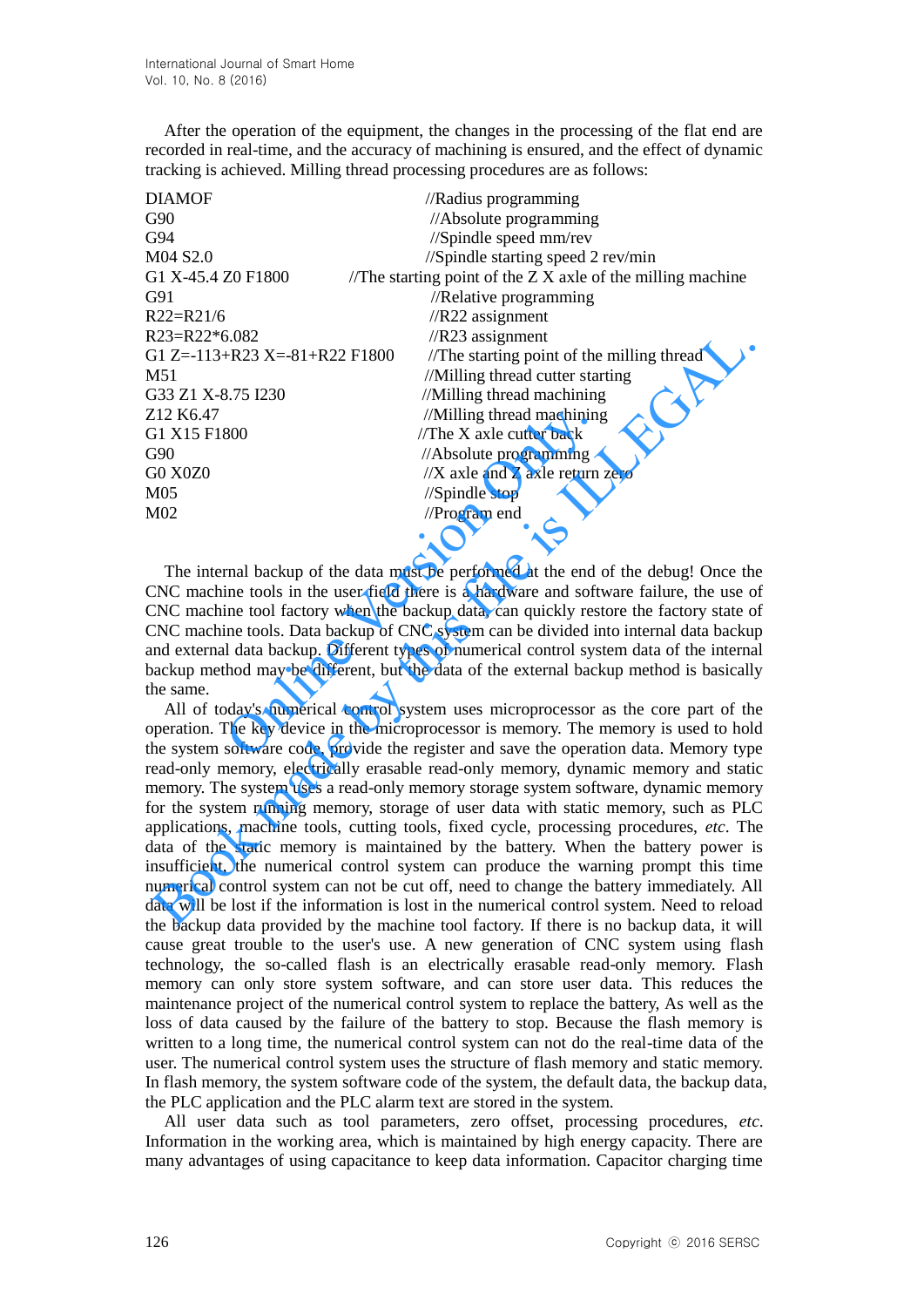is short; there are no charge battery life problems. The use of semiconductor technology to produce the static storage has very low power consumption. Even if the capacitor can be used for a long time to save the data. In general, the energy storage of the high energy capacitor is enough to keep the information of the static memory in a month's time.

## **5. Conclusion**

This paper introduces the method of shaft dynamic tracking, make full use of the good controllability and data exchange of 828D numerical control system, realize the purpose of dynamic tracking and correction, and improve the machining accuracy. It also provides some experience for the special processing equipment in the country.

### **Acknowledgement**

This work was supported by the Provincial special robot and intelligent machinery and equipment Engineering Research Center. This research paper is based on the project of "automatic production line control system of carbon electrode automatic processing production line" in Beihua University, China (2011047). The authors also gratefully acknowledge the helpful comments and suggestions of the reviewers, which have improved the presentation. Engineering Research Center. This research paper is t<br>production line control system of carbon electrode<br>line" in Beihua University, China (2011047). The a<br>ge the helpful comments and suggestions of the r<br>ne presentation. **Acknowledgement**<br>
This work was supported by the Provincial special robot and intelligent machinery an<br>
quipment Engineering Research Center. This research paper is based on the project ca<br>
quipment Engineering Research

## **References**

- [1] Q Zhanqing. "Electrical control technology[M]", IEEE Transactions on Power Delivery, vol. 10, no. 224 **(2005).**
- [2] W. Gang. "Debugging, use and maintenance of CNC machine tools[M]", IEEE Trans on Automatic Control, vol. 3, no. 57 **(2005)**.
- [3] E. T. Jeung, T. H. Kim, H. B. Park.H, "Output feedback Controller Design for Linear Systems with Time-varying Delayed State", IEEE Trans on Automatic Control, vol. 43, no. 7 **(1998)**.
- [4] SIEMENS (China) Co, Ltd. 840D SL/828D.SINUMERIK, vol. 7, no. 102**, (2013)**.
- [5] Siemens (China) Co. Ltd. automation and Drives Group S7-200PLC[M]. vol. 5, no. 307 **(2005)**.
- [6] Z. Yongfei, "Electrical control of numerical control machine tool[M]", IEEE Trans on Automatic Control, vol. 56, no. 518, **(2006)**.
- [7] Z. Zhiyi, "Mechanical and electrical drive control[M]", IEEE Trans on Automatic Control, 6,118 **(2015)**.
- [8] W. Zeyun, S. Xiaoyun, "Simulation calculation on the deployment of deployable space cable-pole structure[J]", IEEE Trans on Automatic Control, vol. 8, no. 200, **(2005)**.
- [9] H. Yinquan, "Application of Flexible Punching Technology in Ammunition Production[J]", IEEE Trans on Automatic Control, vol. 20, no. 506 **(2006)**.
- [10] Z. Jianguo, S. Duo, "Reliability of space flexible mechanisms[J]", Journal of Beijing University of Aeronautics and Astronautics, vol. 2, no. 50, **(2006).**
- [11] H. Qingquan, C. Ying, "Virtual Prototyping Simulation for the Coordinated Work of Engine and Torque Converter[J]", Journal of Beijing Institute of Technology, vol. 2, no. 40, **(2004)**.
- [12] L. Xiaoxia, H. Changzhong, Z. Hua, "The Dynamic Modeling of Flexible Manipulator with the Method of Finite Element[J]", Journal of Benxi College of Metallurgy, vol. 3, no. 205,**(2004)**.
- [13] S. Yongping, "Simulation Analysis of Valuetrain of Automobile Engine[J]", IEEE Trans on Automatic Control, vol. 20, no. 506,**(2005)**.
- [14] Y. Miao, Z. Ji. "Dynamics model of rigid-flexible coupling for a five degrees of virtual axis machine tool[J]", IEEE Trans on Automatic Control, vol. 5, no. 226, **(2003)**.
- [15] H. Xiaoguang, Z. Jianqi. ["Numerical analysis for chaos motion of manipulator system\[](http://en.cnki.com.cn/Article_en/CJFDTOTAL-CDXB200502003.htm)J]", IEEE Communications Magazine, vol. 43, no. 92, **(2005)**.
- [16] M. Yukun, J. Ce, L. Yanlong, H. Zhiguo, "ADAMS and the application of it in the dynamic simulation analysis of automobiles[J]", IEEE Communications Magazine, vol. 41, no. 102, **(2004)**.
- [17] L. Shang, J. Xinli, J. Yanhong, L. Bo, ["Dynamic Analysis on Flexible Cage in High Speed Cylindrical](http://en.cnki.com.cn/Article_en/CJFDTOTAL-CUCW201007002.htm)  [Roller Bearing\[](http://en.cnki.com.cn/Article_en/CJFDTOTAL-CUCW201007002.htm)J]", IEEE Trans on Automatic Control, vol. 15, no. 446, **(2010)**.
- [18] Z. Guangpeng, S. Wenhao, H. Yumei, H. Dejin, ["Modeling and Analysis Method of Dynamical](http://en.cnki.com.cn/Article_en/CJFDTOTAL-SHJT200112017.htm)  Characteristics for [a Whole Machine Tool Structure\[](http://en.cnki.com.cn/Article_en/CJFDTOTAL-SHJT200112017.htm)J]. Journal of Shanghai Jiaotong University, 206 **(2001)**.